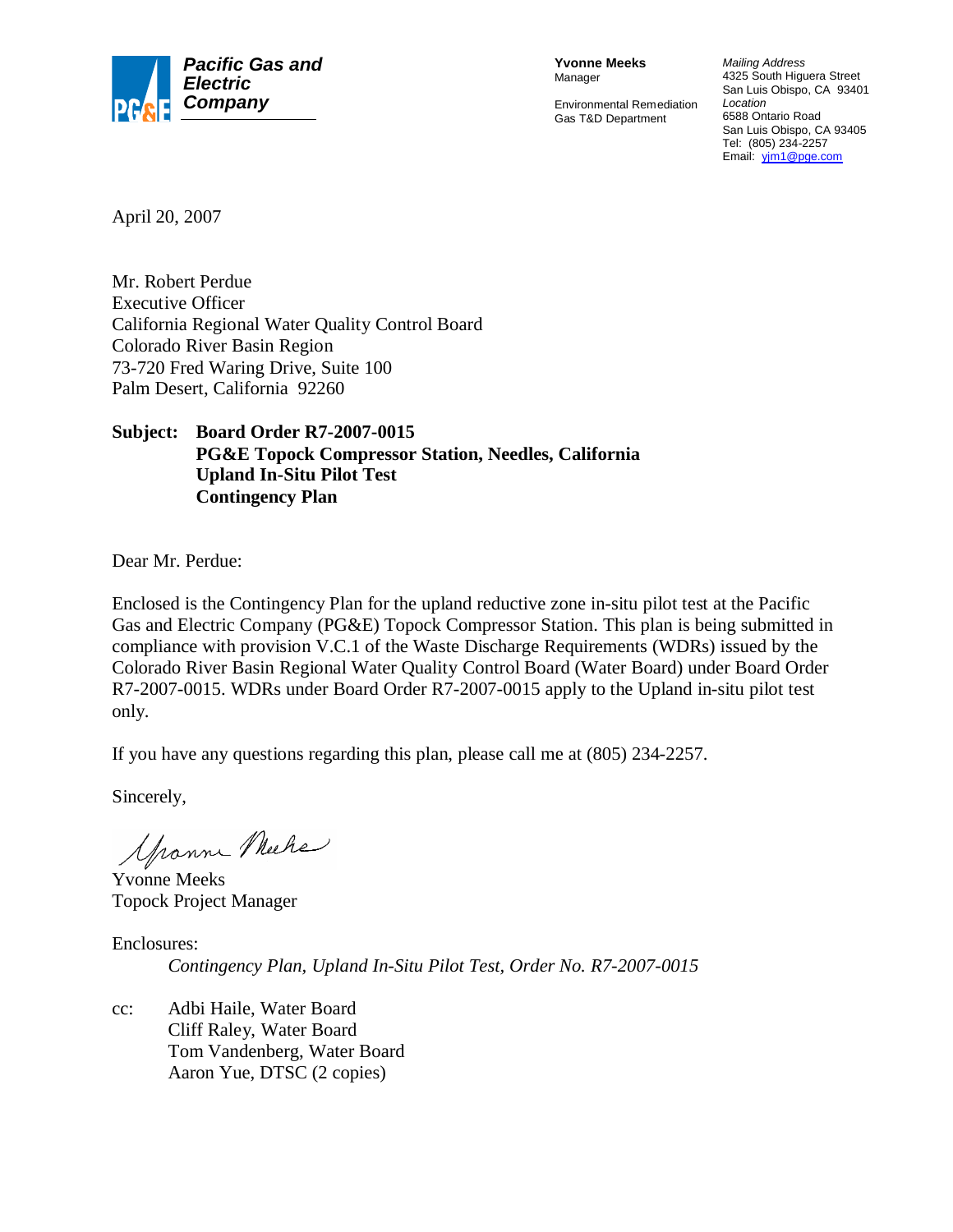

Imagine the result

### **Pacific Gas and Electric Company**

## **Contingency Plan**

Upland In-Situ Pilot Test Order No. R7-2007-0015 Topock Compressor Station Needles, California

20 April 2007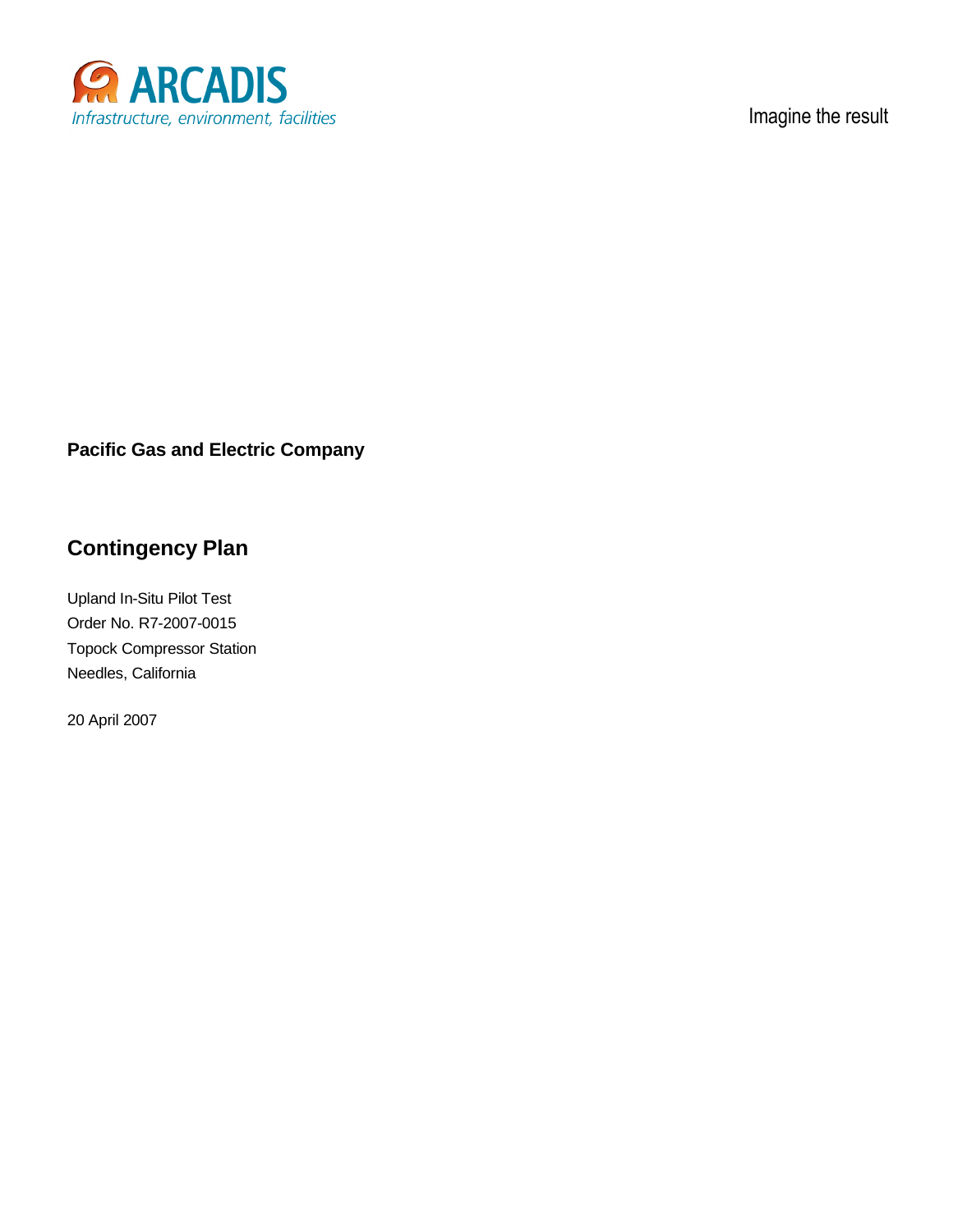## **ARCADIS**

Jessica Uy

Jessica Ely Staff Scientist

Alison Jones, PE, PhD Senior Project Manager

Janet Peters, PG Quality Control Reviewer West Coast Area Manager

#### **Contingency Plan**

Upland In-Situ Pilot Test Order No. R7-2007-0015 Topock Compressor Station Needles, California

Prepared for: Pacific Gas & Electric Company

Prepared by: ARCADIS US, Inc. 1050 Marina Way South Richmond California 94804 Tel 510 233 3200 Fax 510 233 3204

Our Ref.: RC000689.0004.00005

Date: 20 April 2007

*This document is intended only for the use of the individual or entity for which it was prepared and may contain information that is privileged, confidential, and exempt from disclosure under applicable law.*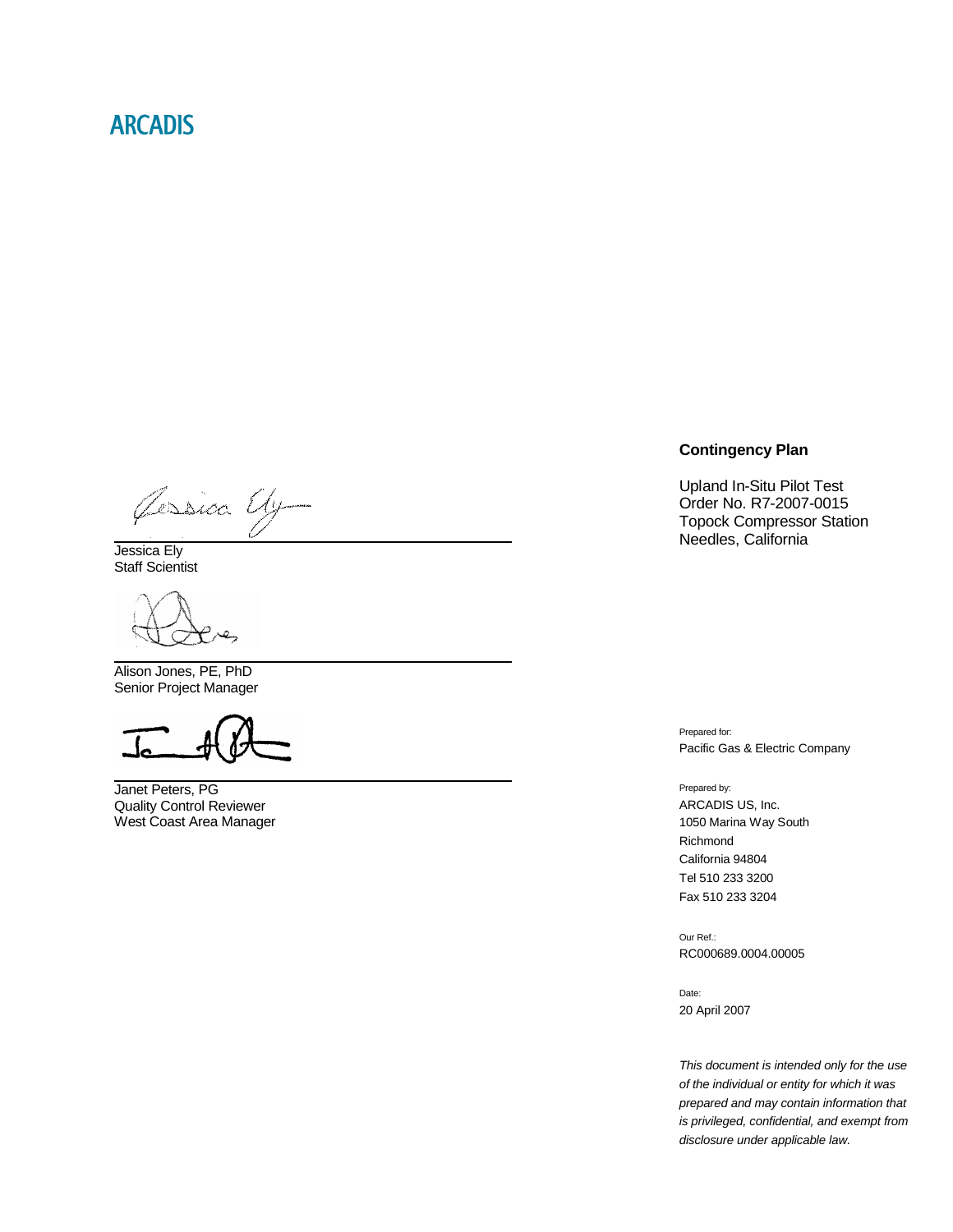# **ARCADIS**

### **Table of Contents**

| 1. |               | <b>Introduction</b>     | 1 |
|----|---------------|-------------------------|---|
|    |               | 2. Contingency Analysis | 2 |
|    | <b>Tables</b> |                         |   |
|    | 1             | Event Analysis          |   |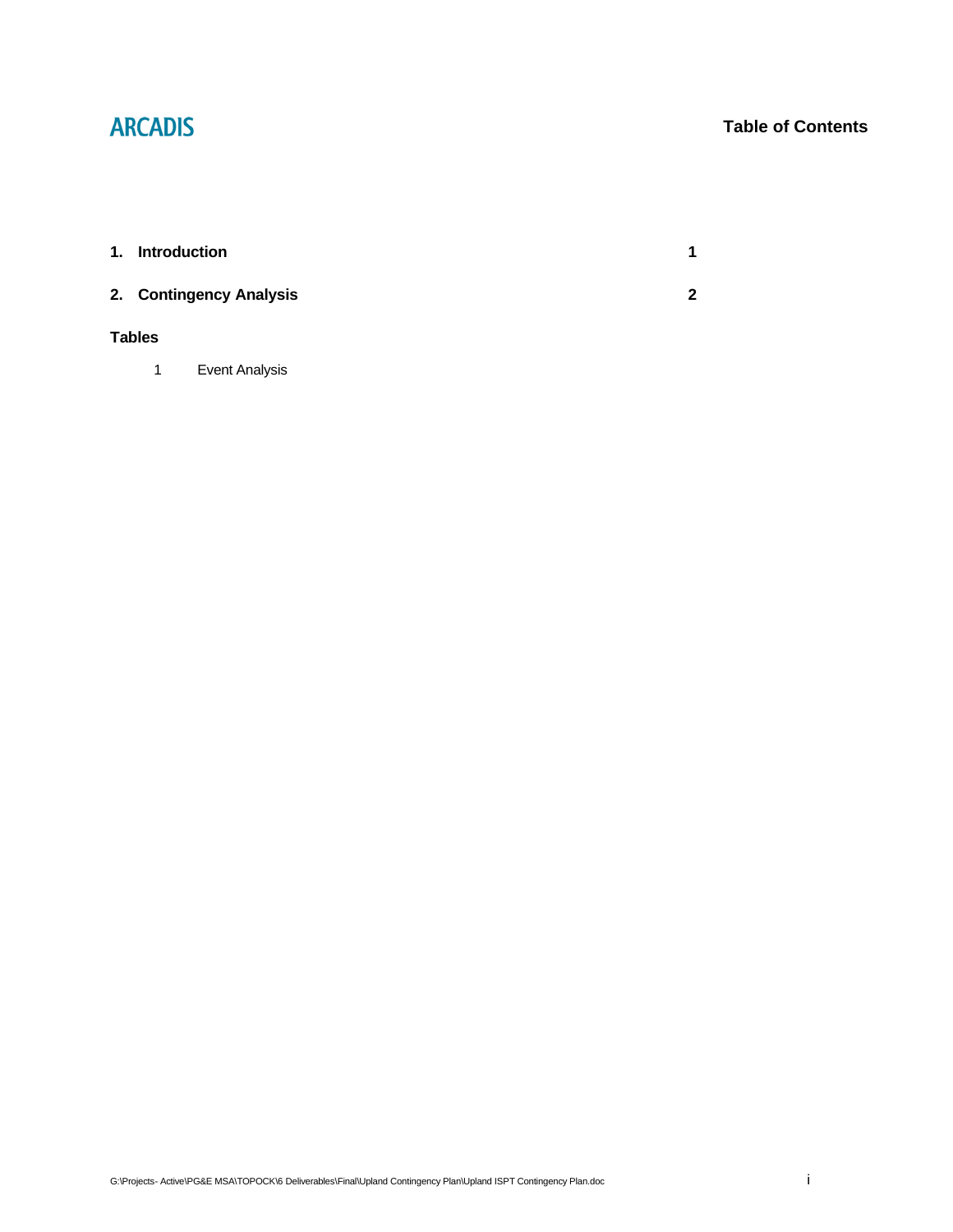## **ARCADIS**

### **Contingency Plan**

#### **1. Introduction**

Pacific Gas and Electric (PG&E) is implementing an upland in-situ pilot test (ISPT) to address hexavalent chromium in upland groundwater at the Topock Compressor Station near Needles, California. The purpose of the upland ISPT is to evaluate how well recirculation wells can distribute reductant throughout the aquifer, reduce soluble hexavalent chromium to relatively insoluble trivalent chromium, and create reduced minerals in the aquifer that will continue to treat hexavalent chromium after injection of the reductant has ceased.

On March 21, 2007, the California Regional Water Quality Control Board, Colorado River Basin Region issued Waste Discharge Requirements (WDRs) under Order No. R7-2007-0015 (Order), which authorized PG&E to inject a dilute ethanol solution into a recirculation system located in the upland area of the Topock site. The upland ISPT will include monitoring at the recirculation wells (PTR-1 and PTR-2) and at 14 monitoring wells (PT-7S/M/D, PT-8S/M/D, PT-9S/M/D, MW-24A/B, MW-11, and MW-38S/D).

In accordance with provision V.C.1 of the Order, PG&E is providing this *Contingency Plan* within 30 days of adoption of the Order. The *Contingency Plan* is used during the design phase to anticipate potential events and to plan appropriate responses to mitigate them.

Upland In-Situ Pilot Test Order No. R7-2007-0015 Topock Compressor Station Needles, California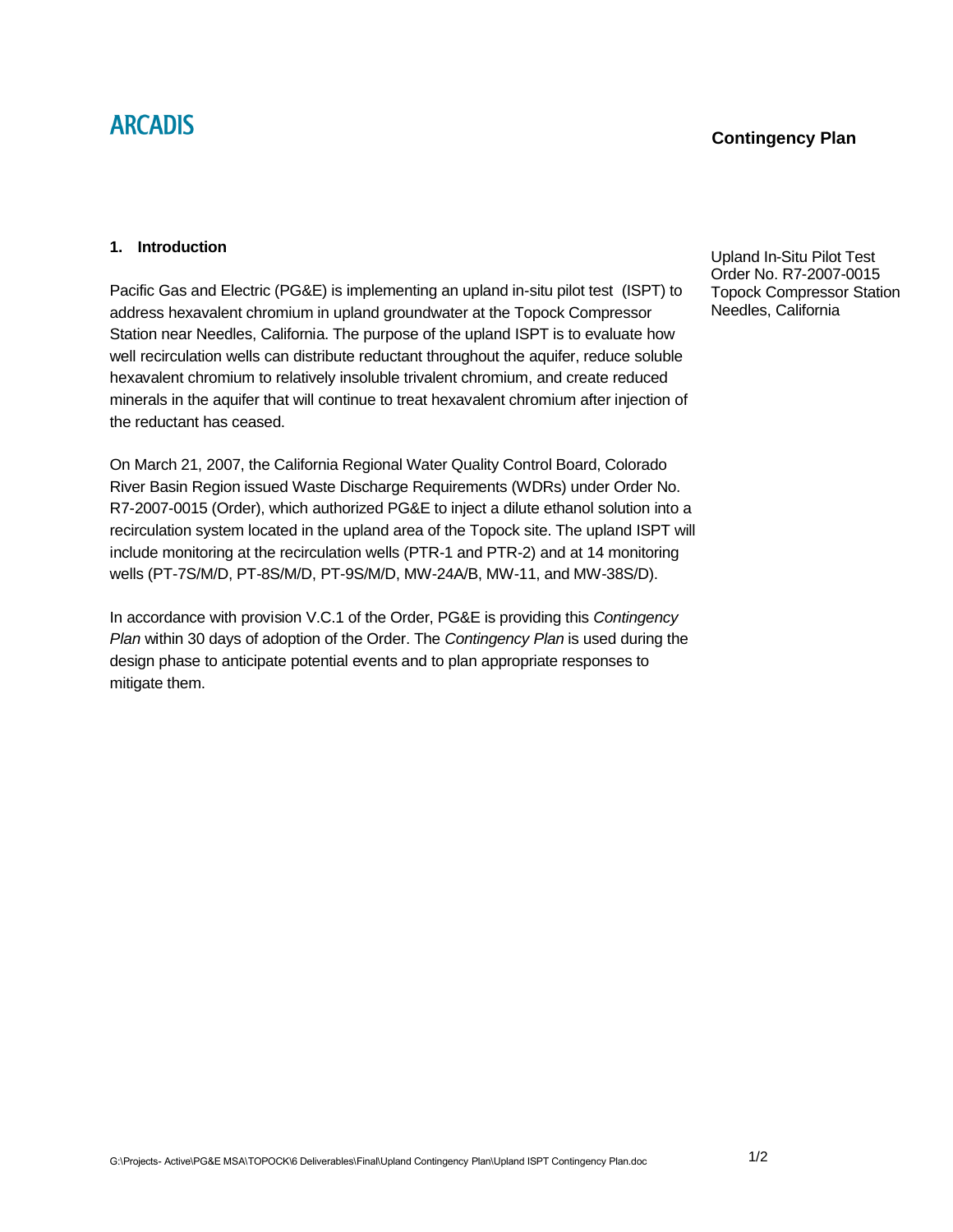#### **2. Contingency Analysis**

On the basis of the Order and project experience, potential ISPT events have been identified and contingency measures to address these events developed. The specific ISPT events and contingency measures are summarized in Table 1.

Upland In-Situ Pilot Test Order No. R7-2007-0015 Topock Compressor Station Needles, California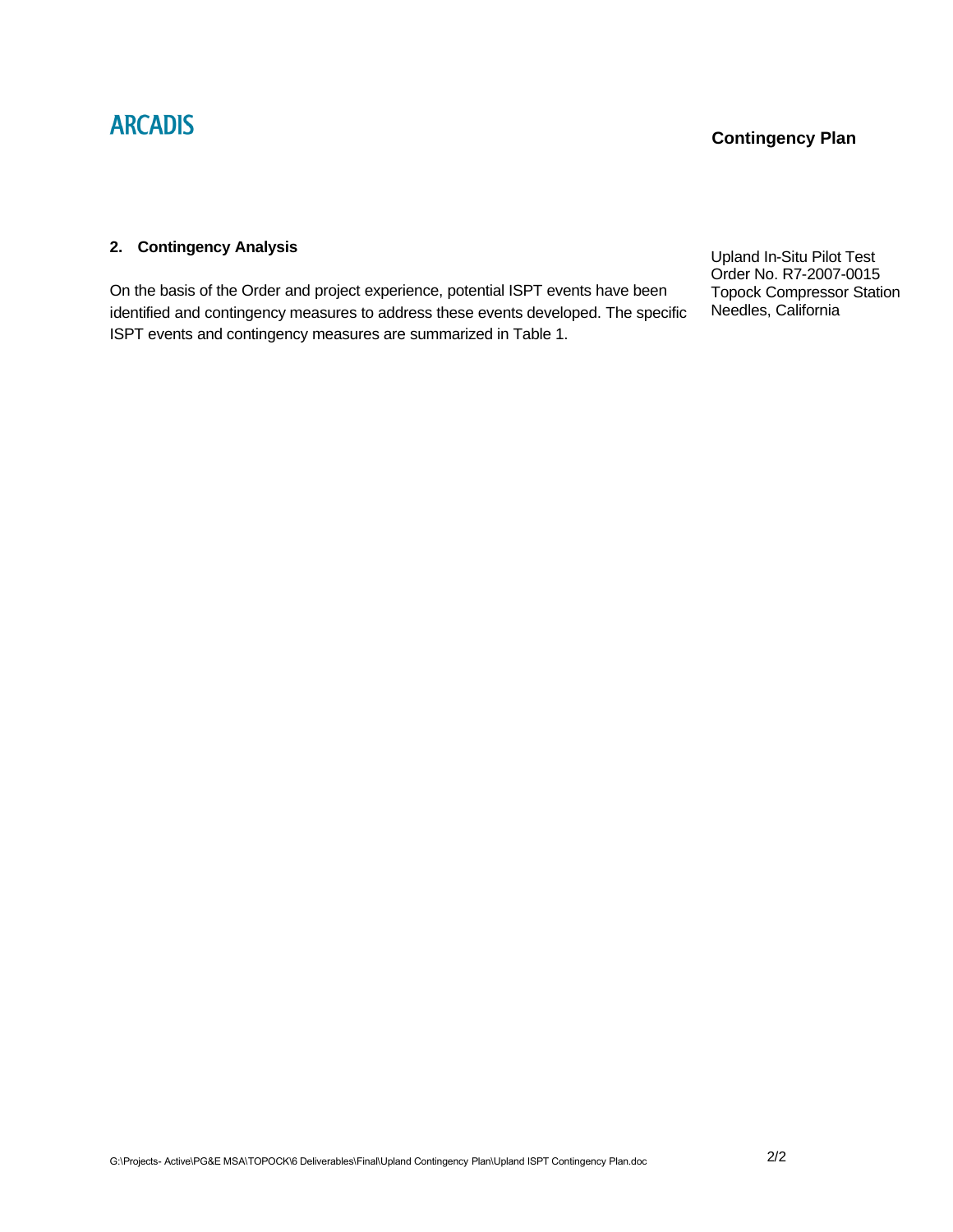### **Table 1 Event Analysis**

#### Topock Compressor Station Needles, California Contingency Plan

| <b>Event</b>           | <b>Observable</b>   | <b>Effect</b> of         | <b>Potential Mitigation</b> |
|------------------------|---------------------|--------------------------|-----------------------------|
|                        | <b>Condition</b>    | <b>Unmitigated Event</b> | <b>Actions</b>              |
| Dewatering of          | Initiation of alarm | Recirculation of         | Upon initiation of          |
| recirculation well     | condition for well  | water and reagents       | alarm, the PLC will         |
|                        | pump will           | prevented                | wait a specified period     |
|                        | temporarily stop    |                          | of time (using a timer)     |
|                        | reductant injection |                          | and then attempt to         |
|                        | to well; time of    |                          | restart the pump. If the    |
|                        | alarm will be       |                          | alarm condition is not      |
|                        | recorded by         |                          | cleared, this sequence      |
|                        | programmable logic  |                          | will continue until         |
|                        | controller (PLC).   |                          | sufficient water is in      |
|                        |                     |                          | the well.                   |
| Clogged recirculation  | Reduced flow rates  | May reduce               | Flush recirculation well    |
| well                   | and increased       | effectiveness of         | with a non-toxic well       |
|                        | pressure during     | recirculation well to    | rehabilitation reagent      |
|                        | recirculation. To   | deliver reductant.       | and redevelop well to       |
|                        | prevent             |                          | increase permeability       |
|                        | overpressure        |                          |                             |
|                        | conditions in the   |                          |                             |
|                        | aquifer, alarm      |                          |                             |
|                        | condition will be   |                          |                             |
|                        | initiated if the    |                          |                             |
|                        | injection pressure  |                          |                             |
|                        | exceeds 50 percent  |                          |                             |
|                        | of the effective    |                          |                             |
|                        | vertical stress.    |                          |                             |
|                        | Initiation of alarm |                          |                             |
|                        | will shut down      |                          |                             |
|                        | system and will     |                          |                             |
|                        | alert engineer.     |                          |                             |
| Reduction of aquifer   | Flow rates in       | May reduce               | Consider decreasing         |
| permeability           | redeveloped well do | effectiveness of         | reductant                   |
|                        | not increase        | recirculation well to    | concentrations that         |
|                        |                     | deliver reductant        | may be clogging             |
|                        |                     |                          | aquifer                     |
| Excessive migration of | Excessive increase  | May adversely affect     | Monitor for by-products;    |
| by-products            | in by-product       | down-gradient            | determine sorption and      |
|                        | concentrations in   | groundwater quality      | re-precipitation            |
|                        | downgradient ISPT   | on a temporary basis     | characteristics of          |
|                        | monitoring wells    |                          | mobilized by-products.      |
| Well damage            | Damage observed     | Well not usable for      | Repair well; abandon in     |
|                        |                     | intended purpose (e.g.   | accordance with             |
|                        |                     | monitoring or            | applicable regulations      |
|                        |                     | recirculation)           | and replace if              |
|                        |                     |                          | unrepairable                |
| Insufficient tracer in | No significant      | Inadequate data to       | Increase injected tracer    |
| downgradient           | increase in tracer  | assess                   | concentrations              |
| monitoring well        | concentrations in   | hydrogeology/flow        |                             |
|                        | downgradient        | field                    |                             |
|                        | monitoring wells    |                          |                             |